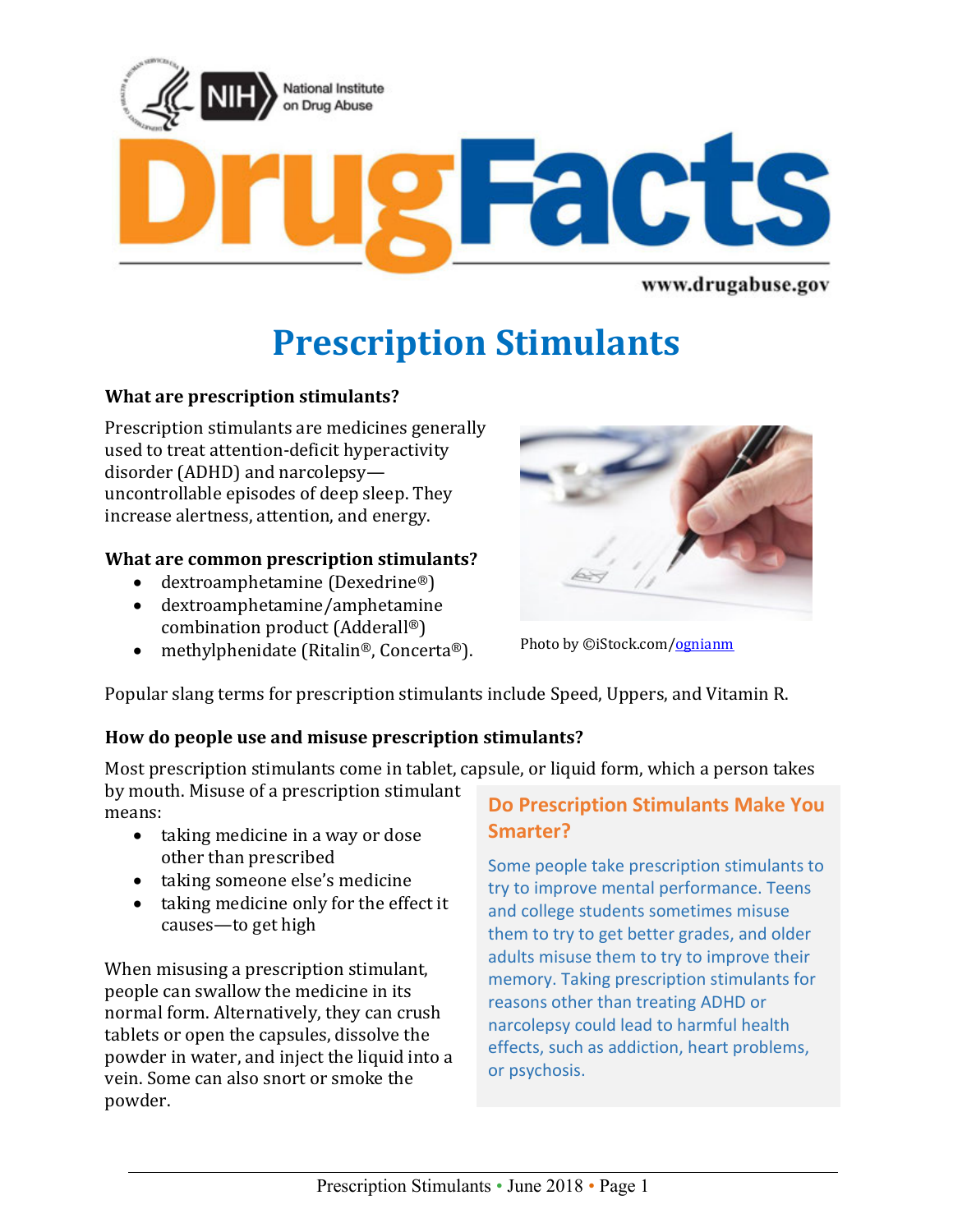## **How do prescription stimulants affect the brain and body?**

Prescription stimulants increase the activity of the brain chemicals *dopamine* and *norepinephrine*. Dopamine is involved in the reinforcement of rewarding behaviors. Norepinephrine affects blood vessels, blood pressure and heart rate, blood sugar, and breathing.

## *Short-Term Effects*

People who use prescription stimulants report feeling a "rush" (euphoria) along with the following:

- increased blood pressure and heart rate
- increased breathing
- decreased blood flow
- increased blood sugar
- opened-up breathing passages

At high doses, prescription stimulants can lead to a dangerously high body temperature, an irregular heartbeat, heart failure, and seizures.

# **What are the other health effects of prescription stimulants?**

Repeated misuse of prescription stimulants, even within a short period, can cause psychosis, anger, or paranoia. If the drug is injected, it is important to note that sharing drug injection equipment and having impaired judgment from drug misuse can increase the risk of contracting infectious diseases such as HIV and hepatitis.

# **Can a person overdose on prescription stimulants?**

Yes, a person can overdose on prescription stimulants. An overdose occurs when the person uses enough of the drug to produce a life-threatening reaction or death (read more on our [Intentional vs. Unintentional Overdose Deaths](https://www.drugabuse.gov/related-topics/treatment/intentional-vs-unintentional-overdose-deaths) webpage).

# **Risk of Later Substance Use**

Some people may be concerned about later substance misuse in children and teens who've been prescribed stimulant drugs to treat ADHD. Studies so far have not shown a difference in later substance use in young people with ADHD treated with prescription stimulants compared with those who didn't receive such treatment. This suggests that treatment with ADHD medication does not positively or negatively affect a person's risk of developing problem use.

When people overdose on a prescription stimulant, they most commonly experience several different symptoms, including restlessness, tremors, overactive reflexes, rapid breathing, confusion, aggression, hallucinations, panic states, abnormally increased fever, muscle pains and weakness.

They also may have heart problems, including an irregular heartbeat leading to a heart attack, nerve problems that can lead to a seizure, abnormally high or low blood pressure,

and circulation failure. Stomach issues may include nausea, vomiting, diarrhea, and abdominal cramps. In addition, an overdose can result in convulsions, coma, and fatal poisoning.

#### **How can a prescription stimulant overdose be treated?**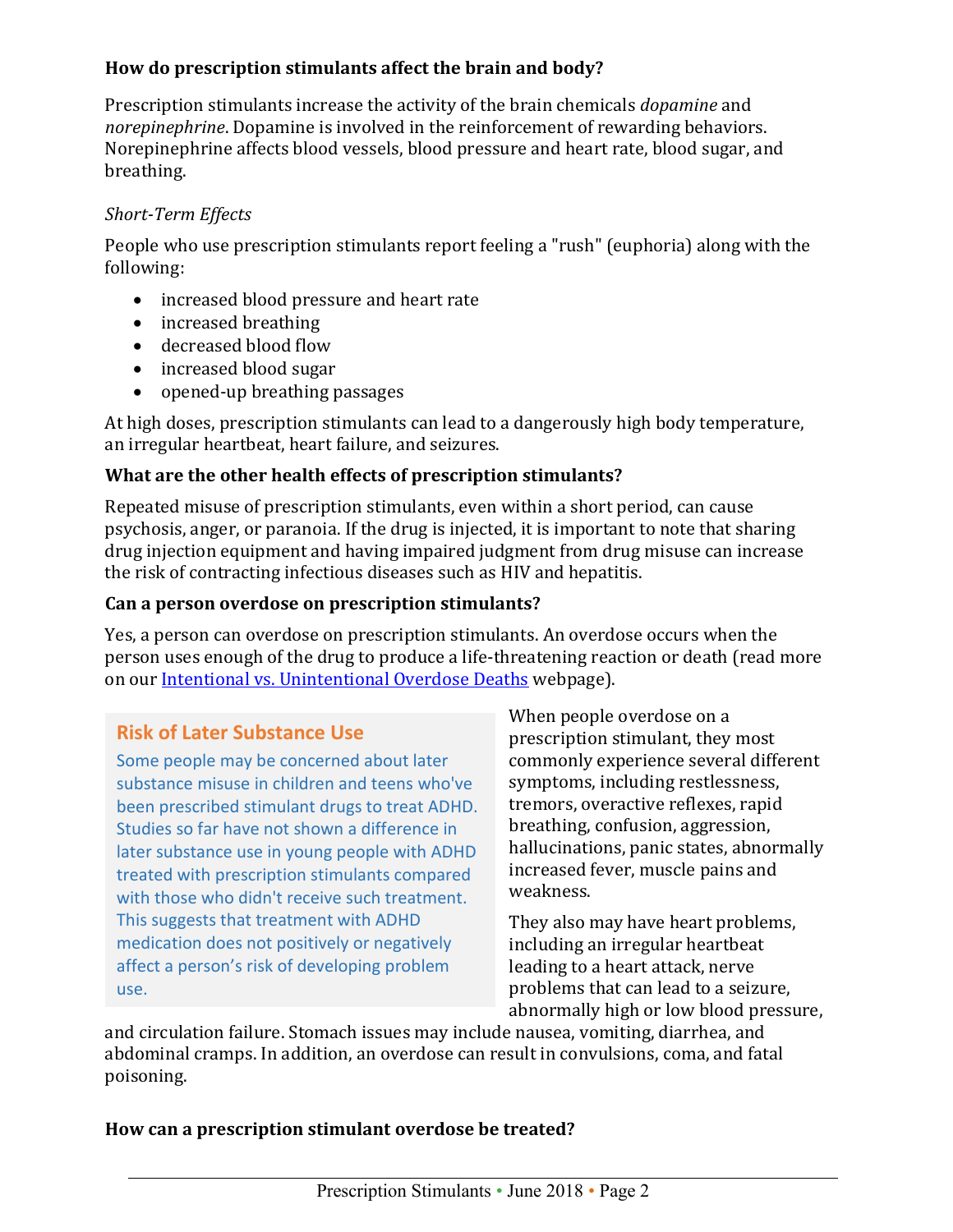Because prescription stimulant overdose often leads to a heart attack or seizure, the most important step to take is to call 911 so a person who has overdosed can receive immediate medical attention. First responders and emergency room doctors try to treat the overdose with the intent of restoring blood flow to the heart and stopping the seizure with care or with medications if necessary.

## **Can prescription stimulant use lead to substance use disorder and addiction?**

Yes, misuse of prescription stimulants can lead to a *substance use disorder* (SUD), which takes the form of addiction in severe cases. Long-term use of stimulants, even as prescribed by a doctor, can cause a person to develop a tolerance, which means that he or she needs higher and/or more frequent doses of the drug to get the desired effects. An SUD develops when continued use of the drug causes issues, such as health problems and failure to meet responsibilities at work, school, or home. Concerns about use should be discussed with a health care provider.

If a person develops an SUD and stops use of the prescription stimulant, he or she can experience *withdrawal*. Withdrawal symptoms can include:

- fatigue
- depression
- sleep problems

# **How can people get treatment for prescription stimulant addiction?**

Behavioral therapies, including cognitive-behavioral therapy and contingency management (motivational incentives), can be effective in helping to treat people with prescription stimulant addiction. Cognitive-behavioral therapy helps modify the patient's drug-use expectations and behaviors, and it can effectively manage triggers and stress. Contingency management provides vouchers or small cash rewards for positive behaviors such as staying drug-free. Read more about drug addiction treatment in our *[Treatment](https://www.drugabuse.gov/publications/drugfacts/treatment-approaches-drug-addiction)  [Approaches for Drug Addiction DrugFacts.](https://www.drugabuse.gov/publications/drugfacts/treatment-approaches-drug-addiction)*

# **Points to Remember**

- Prescription stimulants are medicines used to treat ADHD and narcolepsy.
- Most prescription stimulants come in tablet, capsule, or liquid form, which a person takes by mouth. When misusing a prescription stimulant, a person can swallow, snort, smoke, or inject the drug.
- Prescription stimulants increase the activity of the brain chemicals dopamine and norepinephrine.
- Prescription stimulants increase alertness, attention, and energy. Their misuse, including overdose, can also lead to psychosis, anger, paranoia, heart, nerve, and stomach problems. These issues could lead to a heart attack or seizures.
- Prescription stimulant misuse can lead to a substance use disorder, which takes the form of addiction in severe cases, even when used as prescribed by a doctor. Withdrawal symptoms include fatigue, depression, and sleep problems. Concerns about use should be discussed with a health care provider.
- Behavioral therapies can be effective in helping people stop prescription stimulant misuse, including cognitive-behavioral therapy and contingency management.